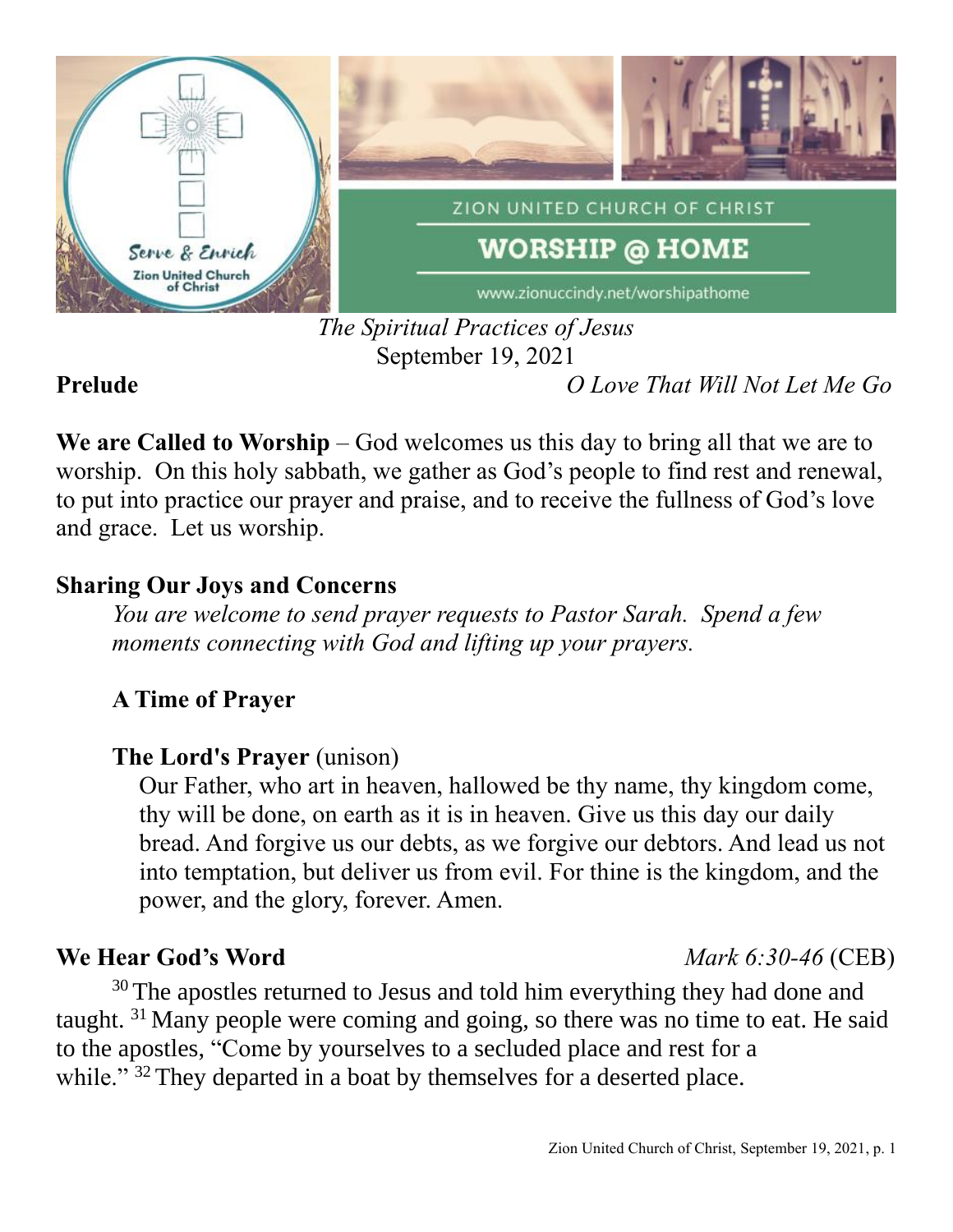<sup>33</sup> Many people saw them leaving and recognized them, so they ran ahead from all the cities and arrived before them. <sup>34</sup> When Jesus arrived and saw a large crowd, he had compassion on them because they were like sheep without a shepherd. Then he began to teach them many things.

<sup>35</sup> Late in the day, his disciples came to him and said, "This is an isolated place, and it's already late in the day. <sup>36</sup> Send them away so that they can go to the surrounding countryside and villages and buy something to eat for themselves."

<sup>37</sup> He replied, "You give them something to eat."

But they said to him, "Should we go off and buy bread worth almost eight months' pay and give it to them to eat?"

<sup>38</sup> He said to them, "How much bread do you have? Take a look."

After checking, they said, "Five loaves of bread and two fish."

 $39$  He directed the disciples to seat all the people in groups as though they were having a banquet on the green grass. <sup>40</sup> They sat down in groups of hundreds and fifties. <sup>41</sup> He took the five loaves and the two fish, looked up to heaven, blessed them, broke the loaves into pieces, and gave them to his disciples to set before the people. He also divided the two fish among them all. <sup>42</sup> Everyone ate until they were full. <sup>43</sup> They filled twelve baskets with the leftover pieces of bread and fish. <sup>44</sup> About five thousand had eaten.

<sup>45</sup> Right then, Jesus made his disciples get into a boat and go ahead to the other side of the lake, toward Bethsaida, while he dismissed the crowd. <sup>46</sup> After saying good-bye to them, Jesus went up onto a mountain to pray.

**Meditation** *The Spiritual Practices of Jesus: Prayer*

## **We Respond to God's Word with Our Giving**

**Invitation—**Prayerfully and with intention, let us discern this day what God is calling us to bring for our offering. Let these gifts today be a sign of our prayer, "Thank you, thank you, thank you, God."

**Using our Gifts and Talents: An Invitation to Council**—We are blessed here at Zion with so many amazing people who use their gifts and talents to make our ministry possible. Year after year folks answer the call to serve on our council, providing essential leadership and direction that allows us to answer God's call. It is that time of the year when we are asking you to discern whether or not God is calling you to serve in this way. We have three 2022-2023 positions to fill, and we will have one 2021-2022 position that will